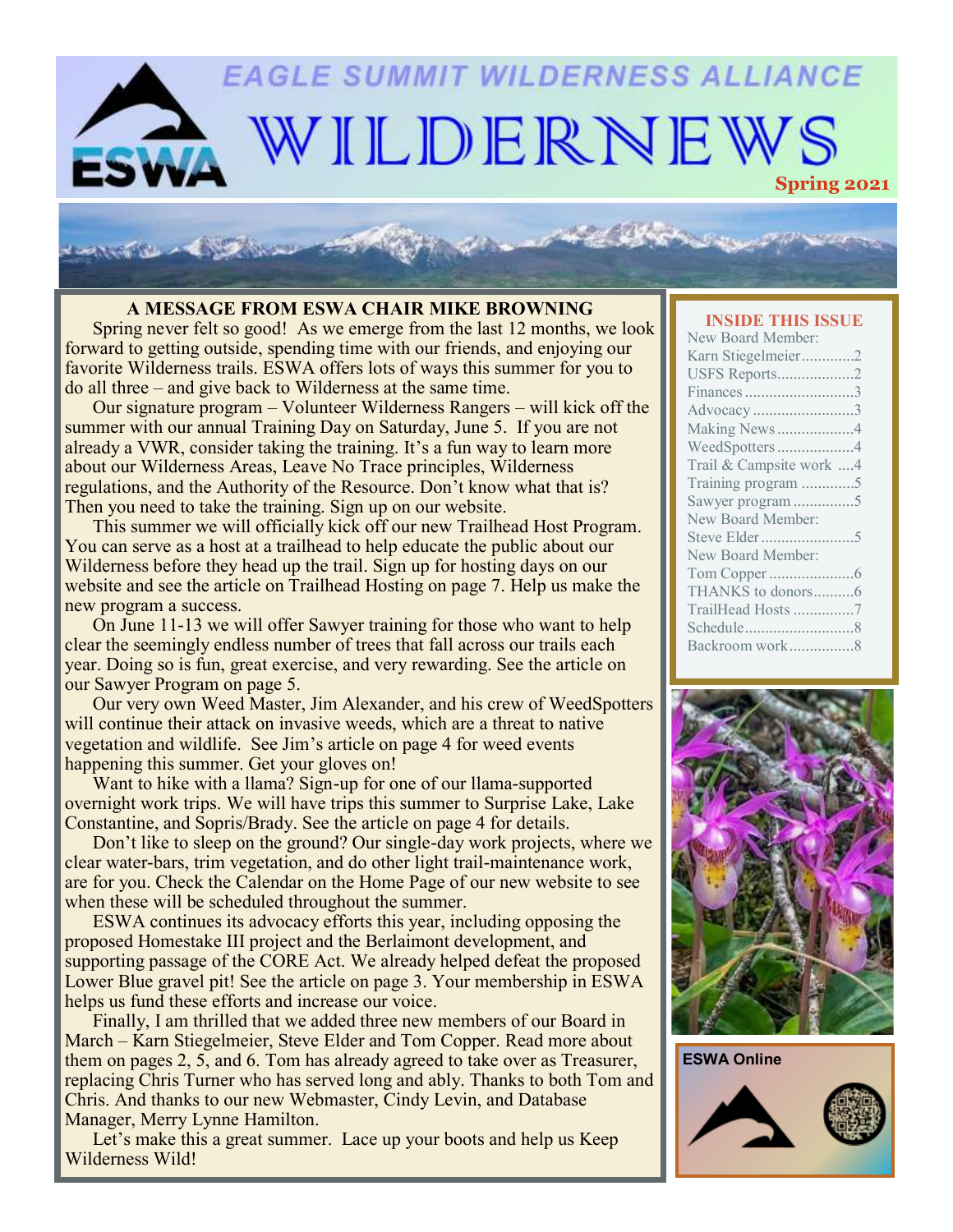### **Karn Stiegelmeier -** New Board Member

I grew up in Colorado skiing and camping, graduated from CU, Boulder with a brand new degree, with only 8 of us in that initial year of graduates in Environmental Conservation. I was involved with the Wilderness Club at CU way back then. I left Colorado in 1976. I thought it had been ruined by John Denver's songs creating awareness of Colorado's glories, and too many people moving here. I worked in Mt. Hood National Forest in Oregon as a firefighter, then Naturalist, then Wilderness Ranger, then in California teaching environmental education with Yosemite Institute. I taught science and outdoor education at two Bay Area schools, and worked summers as a ranger/naturalist for Crater Lake National Park, Everglades National Park and Grand Teton National Park.





# **US Forest Service Reports**

From USFS Liaisons to ESWA. Cindy and Katherine are Wilderness & Trails Managers in 2 adjacent Ranger Districts (RDs)

#### **Katherine Bazan, Eagle-Holy Cross RD**

We are excited to start the summer season in the Holy Cross, Eagles Nest and Flat Tops Wildernesses. This year a big focus of ours is implementing projects funded by the **Great** 



**American Outdoors Act**. While none of these projects is occurring within Wilderness (this year!) they are still important to highlight. We will be rerouting a section of the Game Creek Trail and a section of the Colorado Trail with these funds. Our Wilderness crew this season will comprise returning Lead Wilderness Ranger **Mark Steinbrecher**, another returning ranger, **Adam Willett**, along with support from our 3 person trail crew. Our 2 **llamas** will be back this year to support ESWA volunteer work projects, other trail maintenance projects and to help remove trash stashes located in the Wilderness. In addition to our usual patrol work, making visitor contacts, clearing trails, and doing campsite restoration work, we have a couple of larger priority projects planned. These include clearing the 2019 avalanche slide path on Cross Creek trail, alpine restoration work on the Booth Lake Trail, and camp site inventory work in the Holy Cross and Flat Tops Wildernesses. We hope to keep a strong presence at our high use areas and continue spreading messaging about Leave No Trace and Wilderness ethics as we continue to see more visitors in our wild and beautiful places.

**Cindy Ebbert, Dillon RD** We are very excited for summer to start and our crews to arrive! The two Wilderness Rangers are **Megan Sullivan**  is returning from last year and **Rocio Ronquillo** who will be an intern joining us from Texas. We will also have a 6 person Trail Crew to do trail



maintenance projects and clear the wilderness trails using crosscut saws. Rounding out the group



will be a Rocky Mountain Youth Corps crew who will put the final touches on the Mesa Cortina Boardwalk before we hold the dedication

ceremony in memory of Beau Schuette. The Surprise Trail realignment is moving forward with ESWA funding. Contour Logic, a company based in Boulder will be retained to prepare the design for the realignment of a particularly steep section, and the environmental analysis for the reconstruction will be completed this fall. We anticipate the project will occur in 2022! The Maryland Creek Trail that connects the Summit Sky Ranch housing development to the Gore Range Trail will be finished this summer! We have a volunteer day tentatively schedule for August  $21<sup>st</sup>$  along with a ribbon cutting of the new trail. We look forward to another beautiful summer in Summit County!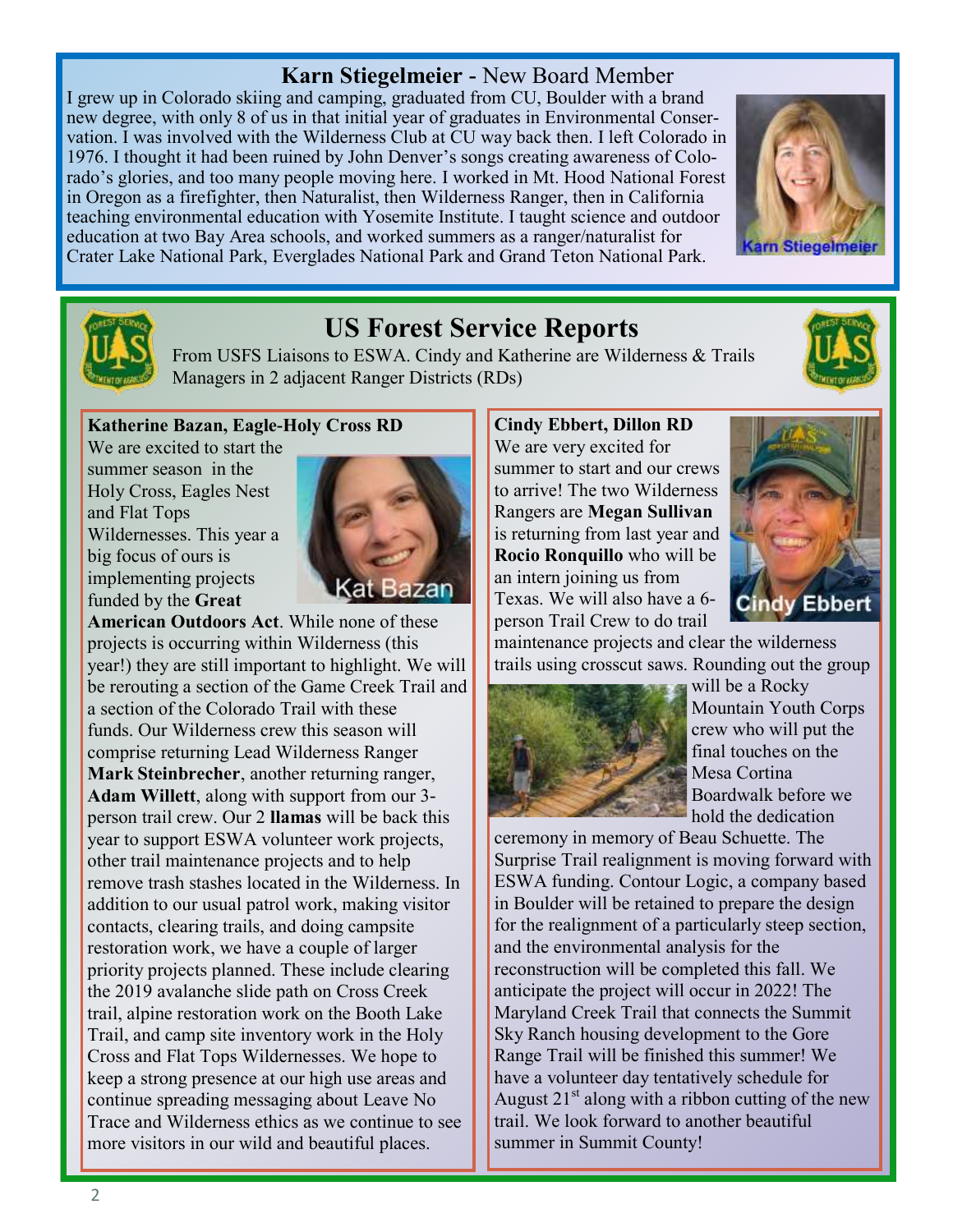# **Finances**

With a record number of hikers in 2020, we are pleased to see more volunteers and donations (nearly \$20,000) giving us the ability to help the Forest Service with more projects. Jim Alexander secured several more grants which will allow us to continue the battle of invasive weeds in several areas around Summit County.

In 2021 ESWA deposited \$2,150 in our Endowment Fund, which had annual growth of 9%, bringing the current value to just over \$63,000. If you want to leave to ESWA a lasting legacy, consider a gift to the Endowment Fund, the earnings of which will provide support for ESWA for many years to come. Learn more on the website (scan this QR code).



# **ESWA Advocacy Update**

**NEWS FLASH! Quarry Story #1:** The pastoral **Lower Blue River Valley** is saved from a catastrophe - an open pit **gravel quarry**. A brilliant team led by JOHN FIELDER and Lower Blue Residents United (LBRU) provided compelling evidence, and on April 29 the state



Reclamation & Mining Board UNANIMOUSLY DENIED the permit. CONGRATULATIONS!

ESWA works to promote 5 additional campaigns that benefit our local Wilderness Areas. Read background and details on the ESWA website.

1. **Passage of the CORE Act** will protect 400,000 acres of public lands in Colorado, including 3 new Wilderness Areas in Summit County and the first-ever



National Historic Landscape around Camp Hale. CORE has passed the House and is awaiting consideration in the Senate.

2. Opposition to **Homestake III**, aka the Whitney Reservoir. ESWA is working to stop Front Range cities from constructing a dam and reservoir in the Holy Cross Wilderness. The USFS recently approved seismic test drilling to determine a possible location of the reservoir.

3. **Rename the Gore Range to the Nuchu Range**. George Gore was entirely unworthy of such a spectacular namesake, while the Ute Indians had been worthy stewards of the

land for millenia. Nuchu means "Ute" in their language. The issue is now before the Colorado Geographic Naming Advisory Board.

4. **Buck Berlaimont**. ESWA is opposing efforts to construct trophy homes on a 680-acre parcel completely surrounded by the White River National Forest. Although the USFS approved an access road through the forest last September, ESWA has provided

testimony urging the Eagle County commissioners to oppose the project.

5. Protect **East Vail's Bighorn Sheep**: ESWA is opposing Vail Resorts' proposal to construct employee housing on bighorn sheep winter habitat above the East Vail exit near the boundary with the Eagles Nest Wilderness.

### **Quarry Story #2**

Dotsero also turned down a proposal for a **Gravel Quarry**. In a Summit Daily article, the testimony of ESWA Chair MIKE BROWNING was quoted in detail. It likely had a significant impact on the final vote by the Commissioners. Mike and John Fielder deserve the QUARRY GLORY Award for 2021. Thank you both!

### **Quarry Story #3**

 On April Fools Day, 2017, we published this in our newsletter, by the journalist April Phule.

 "Work on the new **gravel pits** slated for the Lower Blue River Valley will begin in the summer of 2017 at Slate Creek. However, the quarries will have a relatively short lifetime, says Chief Engineer Sunit Skye [Summit Sky]. 'We are partnering with Summit County Landfill,' explained Skye, 'who will be moving their operation down the Blue, and we'll have those gravel pits filled before too long.' Sunit will be seeking assistance from volunteers to move the mined gravels. 'If we can add 414 feet to the top of Mt. Powell, then Eagles Nest will have its first fourteener. That should attract thousands of new hikers,' he enthused."



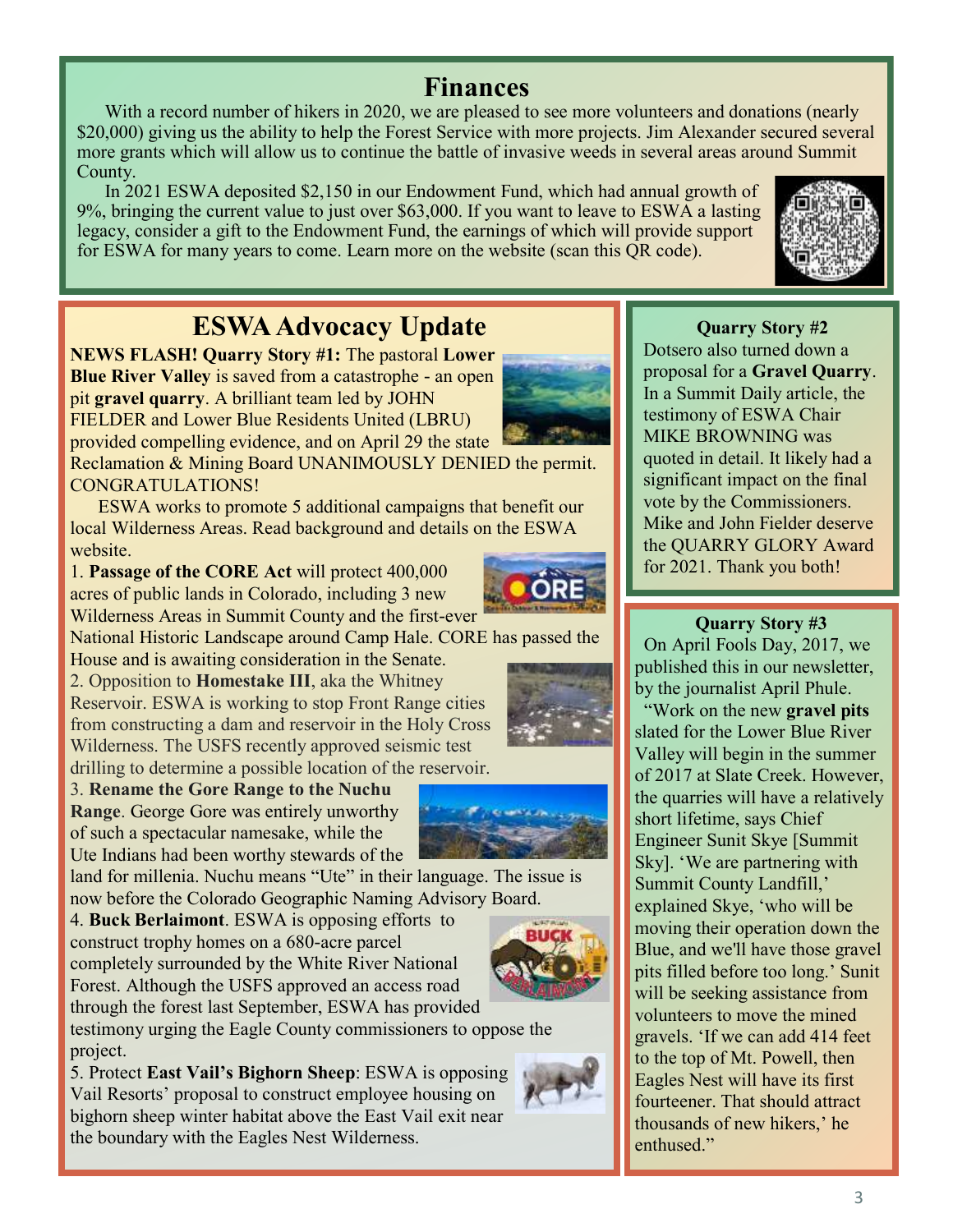### **Making News**

 ESWA is now authoring regular **newspaper columns** in both the Summit Daily and the Vail Daily on matters of interest to lovers of Wilderness.

 Summit Daily: New board member Karn Stiegelmeier is hosting a **weekly column**  called **Get Wild!** every Friday.

 In addition, ESWA Secretary Frances Hartogh is co-authoring with Walking Mountains Science Center a **monthly column** in the VAIL DAILY on Hikes and Nature.

 The inaugural issues have just appeared, and

you can access them through the ESWA website (scan this QR code).



# **Natives or Invaders?**

For the third year in a row, ESWA has been awarded a grant to fight invasive weeds in our three Wilderness Areas. Last year we saw a

remarkable reduction in weeds at Harrigan Creek, Martin Creek and other areas treated. We hope to see even more progress this year!

The WeedSpotters will continue to search for new infestations and measure the progress against known

infestations. We're beginning with training the morning of **June 19** in Minturn. If you



**WeedSpotter Training Day** 

want to learn to identify weeds, join the fun! Last year we found a dozen or so noxious weed species.

We will also conduct weed pulls on **July 10** and **July 31**. Join us to help clear a field of musk thistle and plumeless thistle. By the afternoon, you'll be an expert at identifying those two invaders. And you might make some new friends.

We're also beginning to look at the *native* plants in our area (especially in the Alpine region). As part of this effort, we're scheduling seed collection days late summer and early fall. We're also working with Betty Ford Alpine Gardens to begin a citizen science program to collect data on native plants.

Contact Jim Alexander at [weeds@eaglesummitwilderness.org](mailto:weeds@eaglesummitwilderness.org) for more information and to get on the list.

### **2021 Trail & Campsite Work Projects**

ESWA helps maintain Wilderness trails and eliminate illegal campsites and fire rings at backcountry lakes. In Eagle county, we partner with the Adopt-A-Trail program: we maintain the Deluge Lake Trail with several day projects to trim bushes, clean out water bars, and do minor trail repair. We also tackle day projects as requested by the Forest Service. In 2020 we removed several dozen illegal fire rings at Lake Constantine. We'll be announcing specific day trips for 2021 on our website and in our newsletters.

Our biggest projects take us deep into the Wilderness to remote backcountry lakes for an entire weekend. We hike in on a Friday, work Saturday (and sometimes Sunday morning), and then hike out. Our llamas, Dom and Powell, pack the tools and supplies (including libations). The llamas walk steadily, not fast, and you are welcome to walk at your own pace. We each pack in our own food and gear.



We hope you can join us on one or more of these trips. They are always memorable experiences for all.

**Eagles Nest Wilderness: Slate Lakes, July 16-18-** campfire ring decommissioning, pack out trash, trail clearing (if needed), basic drainage work.

**Holy Cross Wilderness: Lake Constantine, July 30-August 1–** Install signage ("No Fires"), obliterate illegal campfire rings, pack out trash. **Tuhare Lakes:** Assess social trails, lop willows. **Seven Sister Lakes:** decommission fire rings, monitor recreation sites.

**Holy Cross Wilderness: Sopris/Brady, August 27-29** – Install signage ("No Fires"), obliterate illegal campfire rings, rehab illegal campsite locations, improve stream crossings, reroute tread around large down tree or cut out, monitor recreation sites.

Registration is required for the Ilama trips. Contact Dave Brewster at info@eaglesummitwilderness.org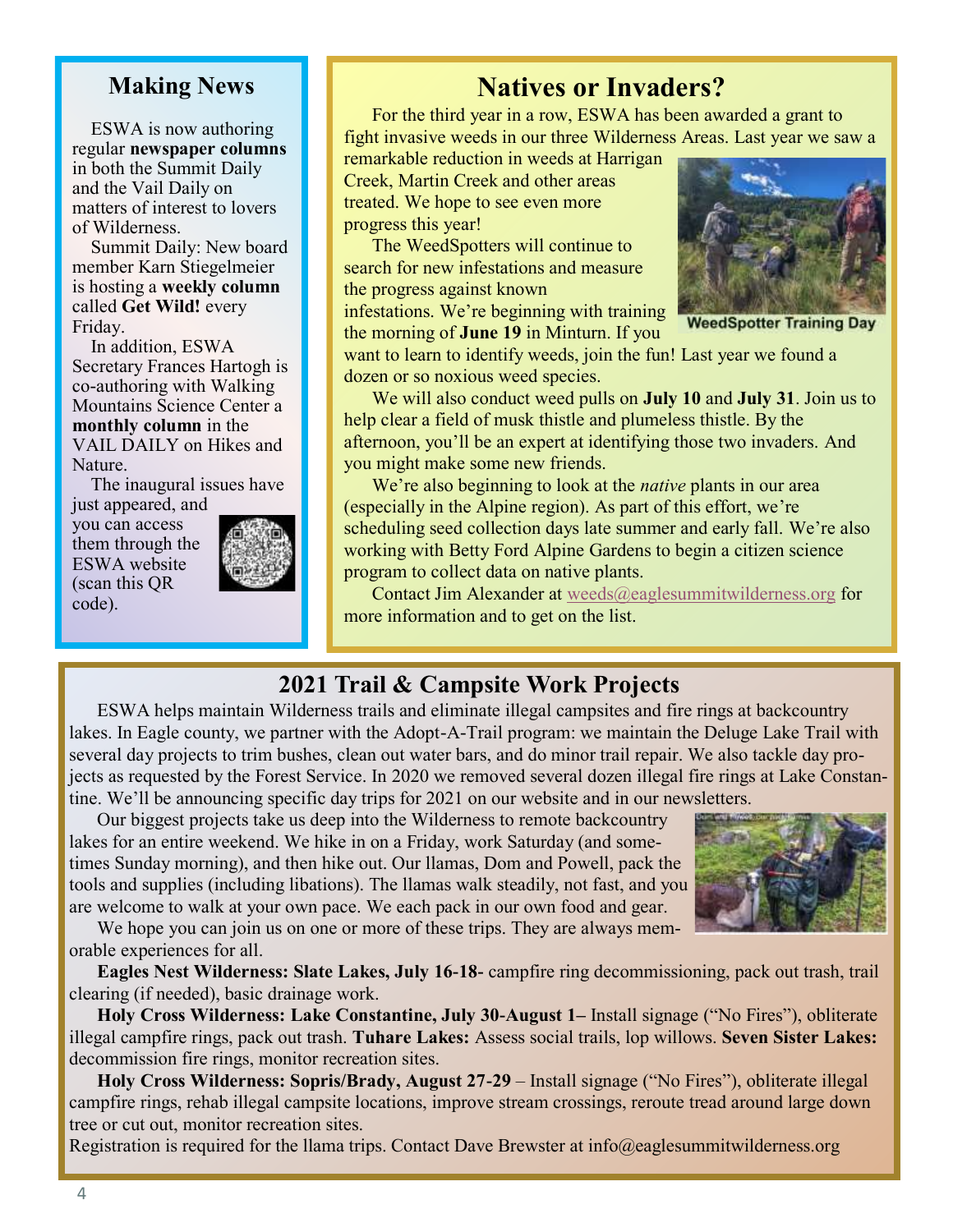# **Volunteer Wilderness Ranger & TrailHead Host Training**

After having to cancel VWR training in 2020 due to the pandemic, we have had a nail -biting spring as we assessed the changing regulations. We plan to provide a kind of hybrid experience - first a series of online video presentations that can be viewed at home, and then an in-person training day, which will focus on play-acting scenarios, and practicing the Authority of the Resource Technique for dealing with miscreants on the trails and at the trailheads (e.g., dog off leash, bike in Wilderness). We plan to split the nearly 50 trainees into 2 groups, and hold 2 separate in-person training ses-



sions (morning & afternoon) on June 5. These new VWRs will provide a significant boost to our presence in the Wilderness, which comes at an fortunate time as the number of Wilderness visitors is expected to soar.

## **2021 Sawyer Program**

ESWA, working with FDRD, continues to expand the successful Sawyer Program. Our crews, led by trained and certified sawyers, cleared more than 500 fallen trees from Wilderness trails in Summit and Eagle counties. Some of the trees, cut using two-person crosscut saws, were a few *feet* in diameter! Work continued through the winter on popular cross country ski trails with 85 trees cleared on the Summit county side.



Beginning in 2021 *all* members of sawyer crews will need to be certified. If you would like to take the training course (3 days), contact Mike Browning at

info@eaglesummitwilderness.org. Last year, 17 trainees completed the classroom portion of certification (via zoom due to covid), and will finish on-site in-person training this summer. All training is under the experienced and expert direction of former USFS Wilderness Ranger **Anna Dal Vera**.

We need more certified sawyers, because the Forest Service would like us to adopt over a **dozen trails**. While most trees can be cleared with 19" folding saws, the big jobs require two-person crosscutters and ESWA now has 4 of them, newly sharpened and reconditioned. It is a big commitment, but certification brings many opportunities for fun, fellowship, and satisfying work. Please join us!



### **Steve Elder** - New Board Member

Steve grew up in New Mexico and Colorado, eventually attending the University of Utah (B.S., Journalism, 1987) and the University of Southern California (M.A., Communications Management, 1989). Since he was young, his *raison d'etre* has been to "help people realize their dreams." Perhaps that's why, while at USC, he fell into the advancement of higher education with a passion. Through his combined 25 years of work at USC, the University of Redlands, and Colorado College, he had a hand in more than \$1 billion in formal campaigns to build the capacity of institutions to support students, advance faculty, and build campuses.

Since he stepped down as vice president of advancement at Colorado College in 2011, he's been the founder and managing partner of the Colorado office of For Impact, helping non-profit organizations' *income* more closely align with their tremendous *impact*. Steve's board service includes the board of trustees of the Council for Advancement and Support of Education (CASE) and the Youth Transformation Center.

A lifelong outdoor person, Steve's current passion is backcountry fly fishing with his Tenkara rod. In the winter, his favorite place to be is on cross country ski trails with Jane, his ski buddy and wife of almost 40 years. Jane and Steve have two adult daughters, Emily and Kit, both of whom are avid hikers, backpackers and skiers.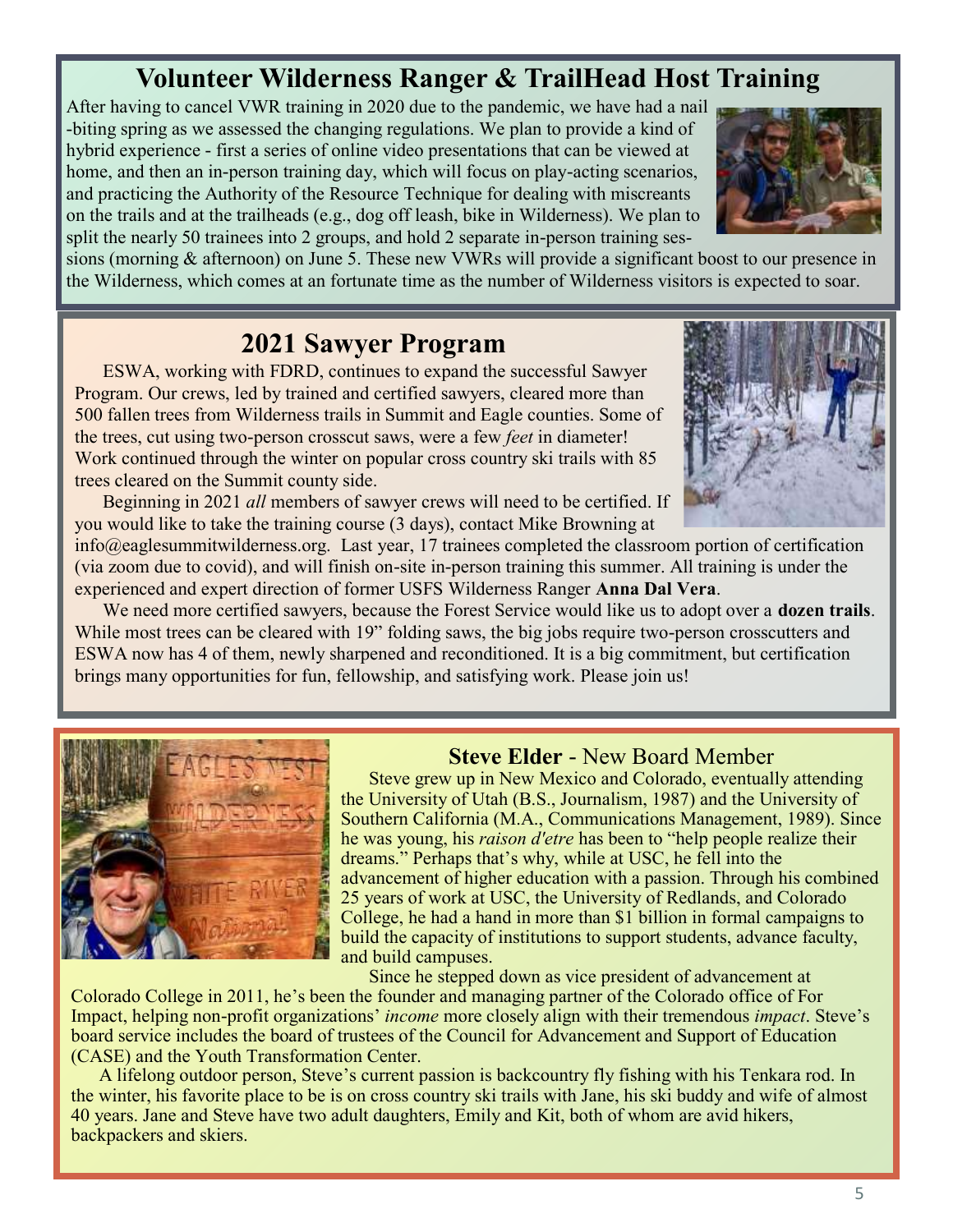### **Tom Copper -** New Board Member

My wife Sharon and I spend half our year in Breckenridge, and half in Houston. I retired a few years ago and now am free to enjoy more of the great outdoors. The professional career encompassed 30 years working in the mutual fund industry, first as an analyst and eventually as a portfolio manager on a mid-cap value fund. My education consisted of a B.A. in economics and political science from Tulane University, followed by an M.B.A. from Baylor. I grew up in Artesia, New Mexico and learned to ski in Cloudcroft, Ruidoso, and Taos. We have two grown daughters working in Houston and Seattle. In the earlier years, when it was time for family vacation, we would take the girls and escape Houston for trips to Rocky Mountain National Park,



Glacier, Grand Teton, Yosemite, the various Utah parks, and of course the second-least visited National Park in the US - Big Bend National Park. Now that we have a home in Breckenridge, I can pursue my enjoyment of the outdoors in earnest. I'd like to learn more about the Wilderness Area and share the importance of the resource with others. I think working with ESWA would be an opportunity to further that objective.

## **Members & Donors - THANKS**!

Since June, 2020 we have received nearly \$20,000 in dues & donations from 148 supporters.

**MOUNT POWELL (\$1000+)**

Helen Barker, Bill & Susy Gillilan, Ray Skowyra & Marianne Short **EAGLES NEST (\$500+)**

Michael Browning & Frances Hartogh, John Fielder, Randi & Paul Hagerman, Elliott Henry, Warren Hern, Joan Hutchinson & Stan Wagon

#### **PTARMIGAN PEAK (\$250+)**

Joan & Bill Betz, Jean & Mark DeCesaris, Infinite Scope Inc, Eleanor Finlay, Jerry Kelly, Augusta Molnar, Lee Rimel, Sharon Siler, Margaret Woodhull & David Hildebrand

### **CATARACT LAKE (\$100+)**

Kurtis Barry, Emmy & Michael Betz-Hoke, Jennifer Betz & Dan Liptzin, Jay Browne, Susan Carlson, Howard & Sue Carver, Bo Chapin, Currie Craven, John Paul Devine, Jim Dickie, Sally Eggleston, Myra & Frank Eisenhart, Steve & Jane Elder, Sally Fenske, Tom & Sally Fry, Frank & Mary Gutmann, Merry Lynne Hamilton, Kenneth Heuer, Myra & Frank Isenhart, Lee & Jessica Johnson, Tom & Sally Kaesemeyer, Zachary Kauk, Susie Kincade, Susan Knopf, Jeff Leigh, Tom & Carol Oster, Mark Pearson, Adam & Anne Poe, Dave & Marilyn Raymond, George & Kathryn Resseguie, Thekla Schultz, Scott And Diane Simcox, Maryann Stein, Karn Stiegelmeier, Irv & Barbara Strauss, Robert & Sharon Swartz, Erin & Edmund Tatar, John & Pat Taylor, Don & Constance Tebbs, Becky Tomasek, Grace Wellewerts, Katherine Williams, Cindy Levin & Rick Williams, Susan Yates

### **PINEY LAKE (\$50+)**

Gilbert Barker, Charlene Beckner, Gilbert & Edith Benusa, Tom Brennom, Melanie Clary, Mark Cody, Sharon Crawford, Richard & Renée Damiano, Nicole Dellana, Marty Dick, Igor & Vera Gesse, Glenn Hackemer, Ken Harper, Mike Harrison, Dennis and Nancy Heagney, Trish Heisdorffer, Linda Hrycaj, Krista Hughes, Ann Kampf, Eric Malmborg, Sally & Barry Martin, Mike Mayrer, Allyn & Joyce Mosher, Colin O'Neill, Melinda Varn Pearson, Rick Pratt, James Pribyl, Phil & Gail Reeves, Steve & Laura Rossetter, Bev Schneiter, Marti Semmer, Beverly Simon, Katherine Sinclair, Debbie & Andy Smallwood, Marty & Maxine Solomon, Trudi Sorensen, Pamela Stenmark, Duane Stewart, David & Sandy Street, Linda Tatem, Megan & James Testin, Diane Wagener & Brent Snow, Melissa Wills

### **LILY PAD (\$25+)**

Dan Austin, Mike Beach, Drs. Susan Bonfield & David Schimel, Kathy Chandler-Henry, Liand Clasen, Yonah Cohen, Michael Connolly, Shawn Countess, Matthew Coye, Patricia & Ross Dixon, Tim Drescher, Larry Edmondson, Jennifer Faoro Weller, Janet Marie & Paul Frederickson, Maryann Gaug, Leigh Girvin, Suzanne Greene, Sara Hall, Kristin & John Howland, Robert Klumpp, Paula Konigsberg, Sally Liu, Tamara McClelland, Anne McKibbin, Walter Moore, Kay Norby Fial, Michael North, Peter & Susana Novembre, David Owens, Roger Paluska, Ann Marie Pierce, Bob Reinert, Joe Schmidt, Julie Shapiro & Sam Massman, Tricia Smith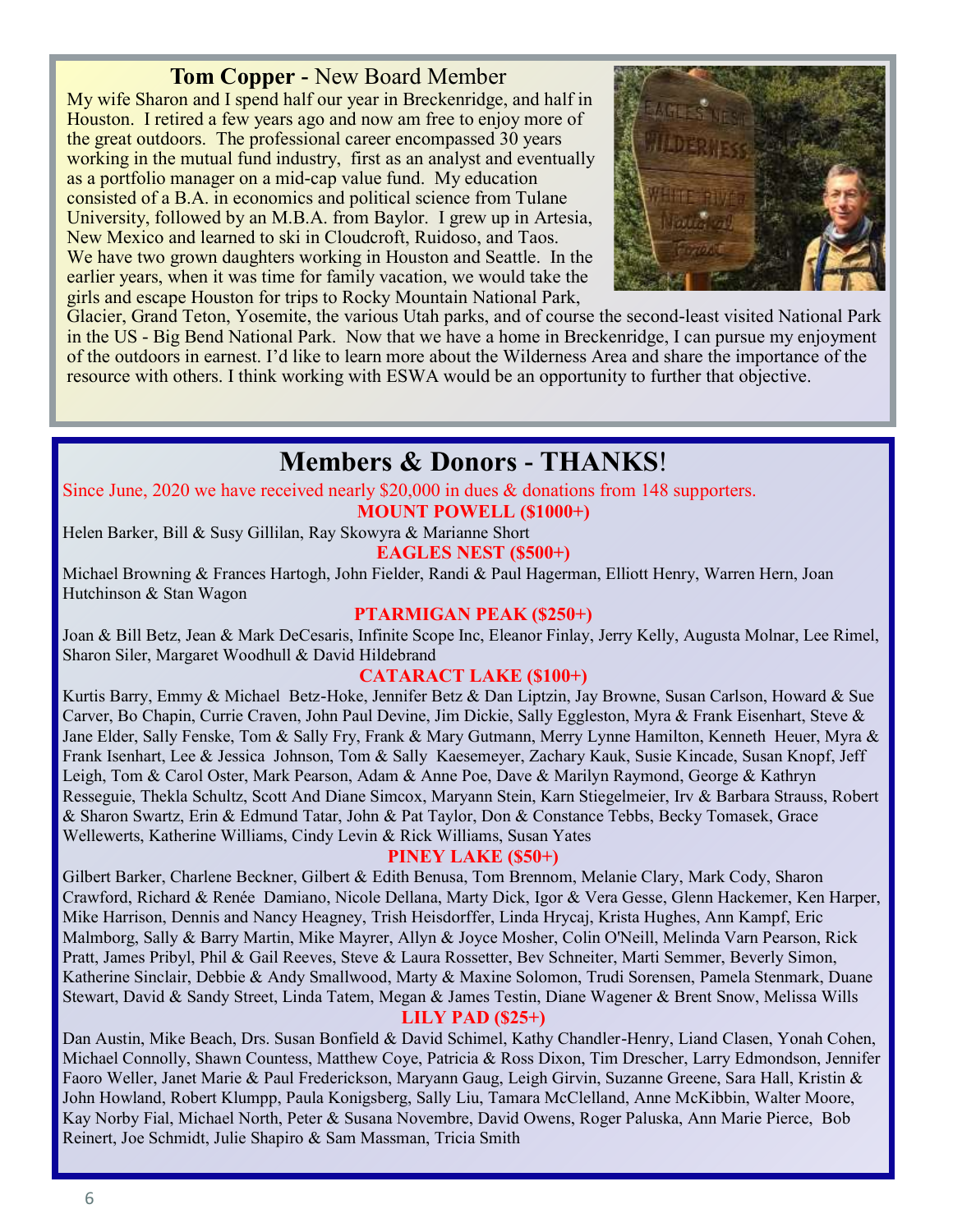# **TrailHead Hosting - a rewarding experience**



Labor Day weekend 2020 arrived with blue skies and mild temperatures - a welcome respite from recent smoky skies and a stark difference from the three inches of snow we had just two days later!

On Sunday, September 6th, of that weekend, I spent four hours at the North Tenmile trailhead which is located at the end of West Main Street in Frisco. With the great weather we had, I expected it to be a very busy day and that's what it was. I counted 273 hikers in 75 different groups which was not so many that I couldn't keep track of the numbers, but not so few that I got bored sitting at the trailhead. It was a far better place to be than sitting in traffic on I-70!

There are several responsibilities of a trailhead host and they are: 1) to appear as a knowledgeable and professional representative of the U.S. Forest Service; 2) answer questions by hikers about the trail; 3) advise hikers of any potentially hazardous situations (such as falling trees if it's windy or lightning if it appears a possibility) and 4) send a report to the Forest Service with statistics recorded during the period of hosting. In a normal year, which

2020 was definitely NOT, an additional responsibility would be to hand out any desired literature to interested hikers, such as a copy of the trail map, wilderness regulations, reasons for leashing your dog, camper registration cards, and even altitude sickness brochures if a hiker may be concerned about it. The Forest Service has given ESWA permission to hand out business cards and/or brochures if we desire and I always do so when appropriate.

As an aid to answering hiker's questions, I've found that it's very useful to have done a hike on the selected trail and have notes available on the condition of the trail, distance and elevation at important points on the trail, and any scenic or notable points along the trail. Those are the most common questions that I've had from hikers and they are always very appreciative of the information.

During the four hours I spent at the trailhead, I answered questions by 41 people and/or groups. The most enjoyable conversation I had was with a group of six people from the Midwest. They had never been up that trail before and were very appreciative of all the information I provided and the questions I answered. My favorite question and one several people asked was, "Will I [or we] see any moose?" I tell them they might, but that I can't guarantee it. And I tell them that if they do, keep a safe distance and do not try to take a selfie with it!



ook for our new TrailHead Hosting signs

So if you've never taken the opportunity to be a trailhead host, I encourage you to give it a try. I'm sure you will discover it to be a very rewarding experience! VWRs may sign up to be Trailhead Hosts by going to the Volunteer tab on our website and signing up for a 3-hour shift.

*For nearly two decades, A-Basin staff have donated generously to their Employee Environmental Fund, of which ESWA has been a steady beneficiary. Our enduring THANKS.*